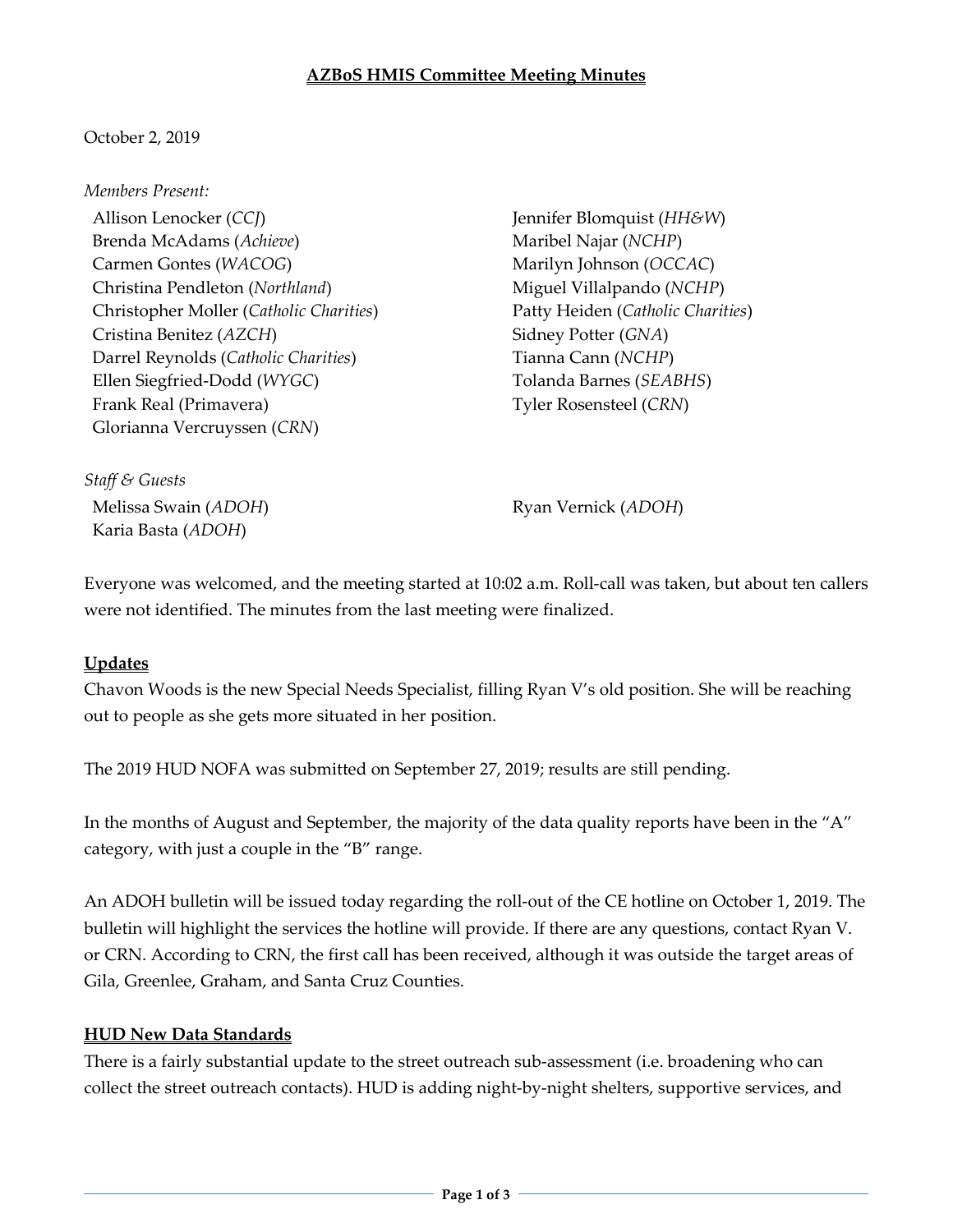CE programs to allow them to record a person's current living condition on a consistent basis for better record keeping.

The change is really geared towards CE, but these elements are still in-process, so HUD gave an extension until April of 2020. CRN wants to do a methodological roll-out of the new CE fields in conjunction with ADOH and the vendor to help facilitate a seamless adoption. The paper form was distributed to all agency administrators, and they are also available on the HMISAZ.org website. Mandatory refresher/new information training will be offered as the process progresses.

During October there will be a number of new trainings and roll-outs of new materials, including a schedule of the annual refresher training and when it is required to be completed.

# **Training Needs**

Online training is available at any time at HMISAZ.org; this includes introductory CE training and funding-specific training like SSVF. In-person training is available in rotation monthly at Flagstaff, Tucson, Yuma, and Kingman; notifications are sent out when training will be in your area. Custom training is also available, but requires at least four attendees.

The question was asked about cleaning up data when another agency/provider hasn't added exit dates, so the current agency/provider has difficulty wading through the people who should no longer be on the BNL. HMIS staff answered that the Case Conferencing folks should reach out to the HMIS help desk who in turn will reach out to the other agency/provider- <u>do no create an exit for another</u> agency/provider.

## **HMIS Document Updates and Review Needs**

Privacy policy- the consensus was that the policy needs to be posted somewhere prominently in each office, but it does not need to be posted at each intake station.

Documents that still need updating/review:

• Data Security Policy

• Charter

• Data Quality Plan

• Policy and Procedures Manual

• ROI

# *Action Item: Ryan V. will resend these documents out for review.*

Once these documents have been updated and reviewed they will be posted on both the ADOH website and the CRN website.

With no further business, the meeting concluded at 10:54 a.m., October 2, 2019.